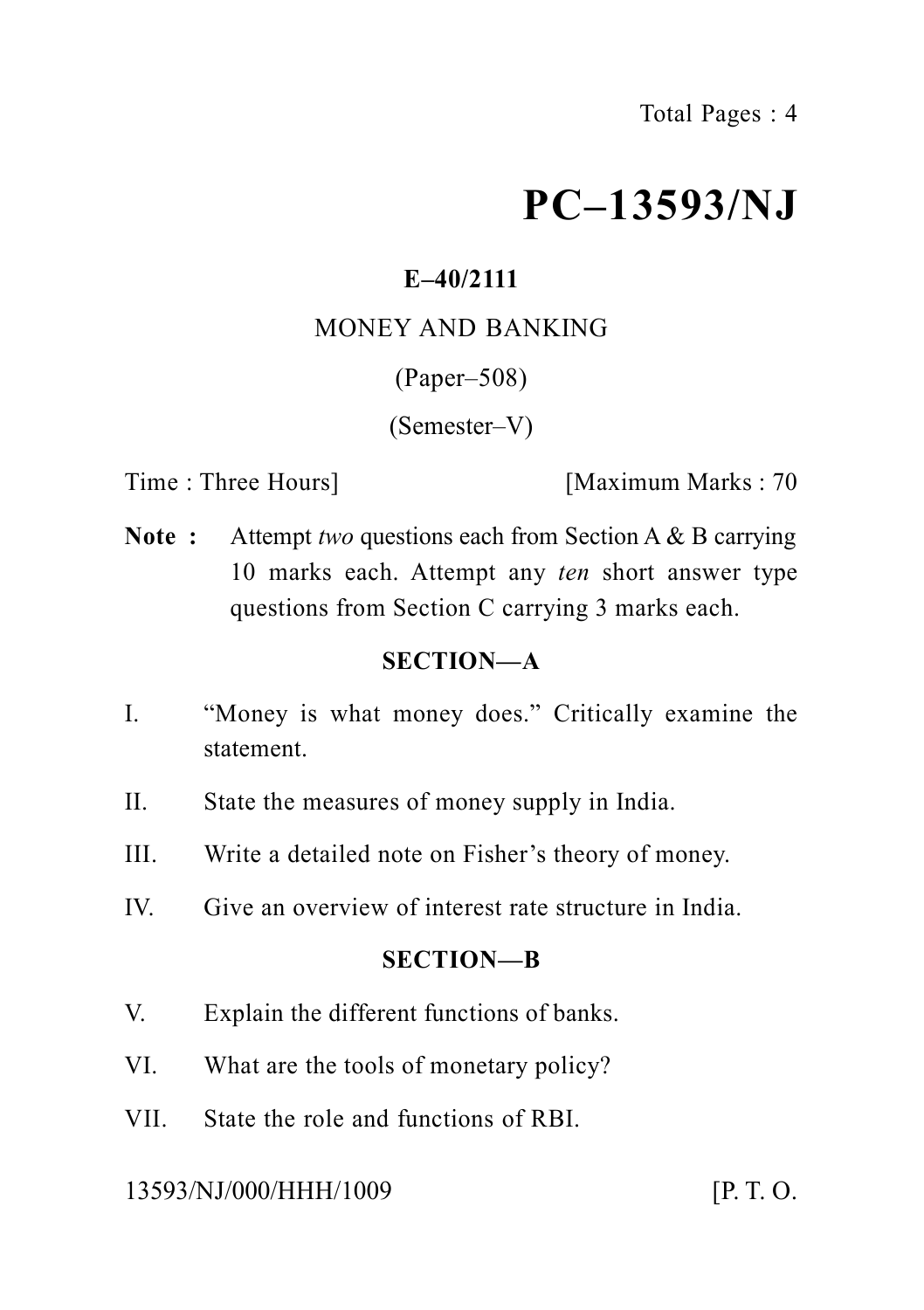VIII. Enlist the latest developments in the banking sector in India.

#### **SECTION—C**

### **(Compulsory Question)**

- IX. Write short notes on any *ten* :
	- 1. Features of money.
	- 2. Monetary standards.
	- 3. Demand for money.
	- 4. Money and credit.
	- 5. Credit creation.
	- 6. Money multiplier.
	- 7. Scheduled banks.
	- 8. Unit banking.
	- 9. Group banking
	- 10. Narrow banking.
	- 11. Off-shore banking.
	- 12. Internet banking.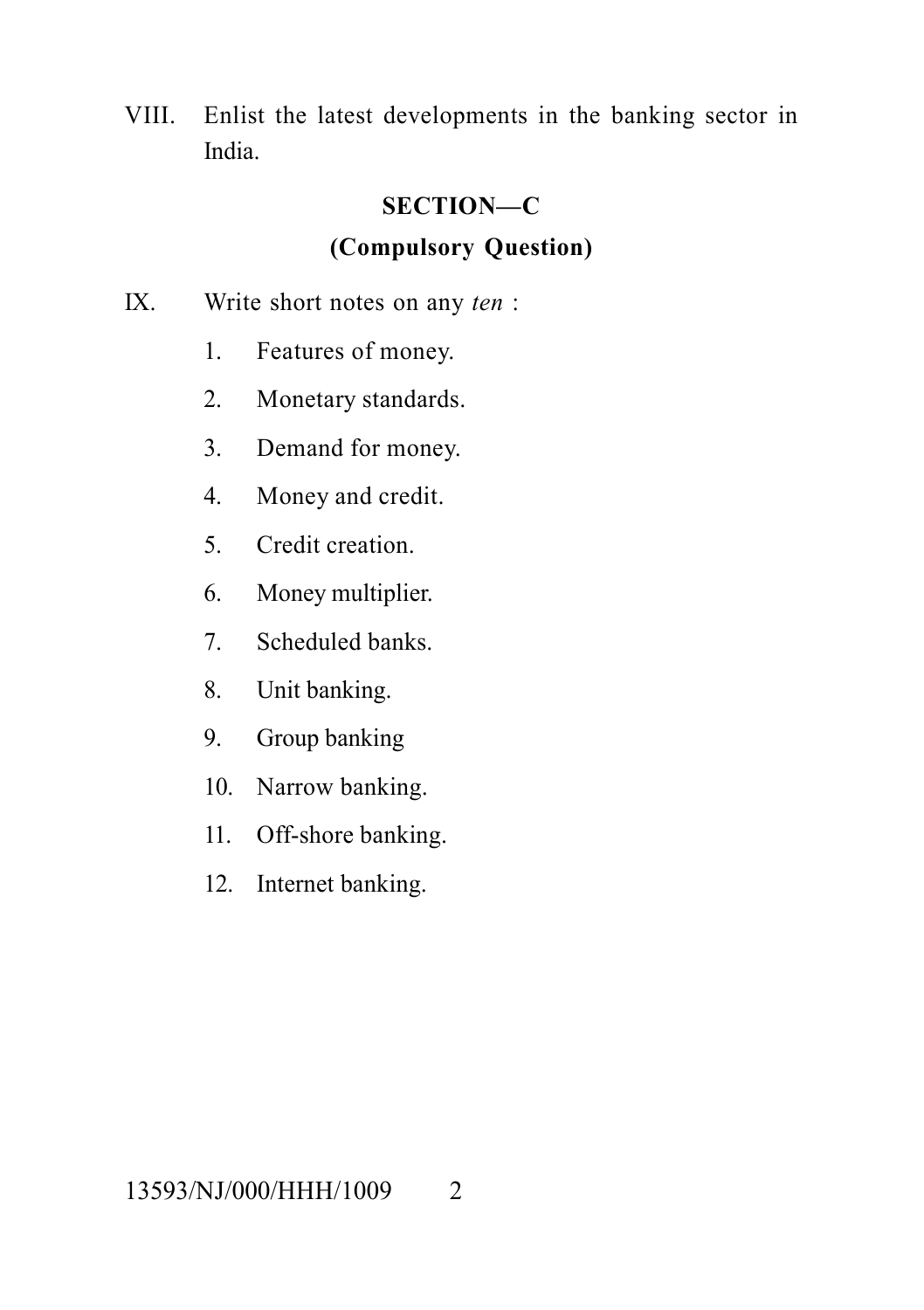#### **PUNJABI VERSION**

PUNJABI VERSION<br>ਨੋਟ : ਭਾਗ A ਅਤੇ B ਵਿਚੋਂ *ਦੋ–ਦੋ* ਪ੍ਰਸ਼ਨ ਕਰੋ। ਹਰੇਕ ਪ੍ਰਸ਼ਨ ਦੇ<br>10 ਅੰਕ ਹਨ। ਭਾਗ C ਵਿਚਲੇ ਕੋਈ *ਦਸ* ਸੰਖੇਪ ਉੱਤਰ ਵਾਲੇ<br>ਪੁਸ਼ਨ ਕਰੋ। ਹਰੇਕ ਪੁਸ਼ਨ ਦੇ 3 ਅੰਕ ਹਨ। PUNJABI VERSION<br>ਭਾਗ A ਅਤੇ B ਵਿਚੋਂ *ਦੋ–ਦੋ* ਪ੍ਰਸ਼ਨ ਕਰੋ। ਹਰੇਕ ਪ੍ਰਸ਼ਨ ਦੇ<br>10 ਅੰਕ ਹਨ। ਭਾਗ C ਵਿਚਲੇ ਕੋਈ *ਦਸ* ਸੰਖੇਪ ਉੱਤਰ ਵਾਲੇ<br>ਪ੍ਰਸ਼ਨ ਕਰੋ। ਹਰੇਕ ਪ੍ਰਸ਼ਨ ਦੇ 3 ਅੰਕ ਹਨ। ਨੋਟ : ਭਾਗ A ਅਤੇ B ਵਿਚੋਂ *ਦੋ–ਦੋ* ਪ੍ਰਸ਼ਨ ਕਰੋ। ਹਰੇਕ ਪ੍ਰਸ਼ਨ ਦੇ<br>10 ਅੰਕ ਹਨ। ਭਾਗ C ਵਿਚਲੇ ਕੋਈ *ਦਸ* ਸੰਖੇਪ ਉੱਤਰ ਵਾਲੇ<br>ਪਸ਼ਨ ਕਰੋ। ਹਰੇਕ ਪਸ਼ਨ ਦੇ 3 ਅੰਕ ਹਨ।

#### Bwg**—A**

- I. "p Ysw a uh h u Mdw h Y j o p Ysw krdw h Y[" ies kQn dI <sub>ਤ੍ਰਸ਼ਨ</sub>, <sub>ਕਾਰਾ</sub> ਤੁਹ<sub>ਤ</sub> <sub>ਤੁਸ਼ਨ</sub>, <sub>ਤੁਸ਼ਨ</sub>, ਤੁਨ<br>**ਭਾਗ—A**<br>"ਪੈਸਾ ਉਹ ਹੁੰਦਾ ਹੈ ਜੋ ਪੈਸਾ ਕਰਦਾ ਹੈ।" ਇਸ<br>ਆਲੋਚਨਾਤਮਕ ਚਰਚਾ ਕਰੋ।<br>ਭਾਰਤ ਵਿਚ ਮੁਦਰਾ ਸਪਲਾਈ ਦੇ ਉਪਰਾਲੇ ਦਰਜ ਕ I. "ਪੈਸਾ ਉਹ ਹੁੰਦਾ ਹੈ ਜੋ ਪੈਸਾ ਕਰਦਾ ਹੈ।" ਇਸ ਕਥਨ ਦੀ<br>ਅਾਲੋਚਨਾਤਮਕ ਚਰਚਾ ਕਰੋ।<br>II. ਭਾਰਤ ਵਿਚ ਮੁਦਰਾ ਸਪਲਾਈ ਦੇ ਉਪਰਾਲੇ ਦਰਜ ਕਰੋ।<br>III. ਫਿਸ਼ਰ ਦੇ ਮੁਦਰਾ ਦੇ ਸਿਧਾਂਤ ਤੇ ਇਕ ਵਿਸਤ੍ਰਿਤ ਨੋਟ ਲਿਖੋ।
- 
- 
- I<br>ਅਾਲੋਚਨਾਤਮਕ ਚਰਚਾ ਕਰੋ।<br>II. ਭਾਰਤ ਵਿਚ ਮੁਦਰਾ ਸਪਲਾਈ ਦੇ ਉਪਰਾਲੇ ਦਰਜ ਕਰੋ।<br>II. ਫਿਸ਼ਰ ਦੇ ਮੁਦਰਾ ਦੇ ਸਿਧਾਂਤ ਤੇ ਇਕ ਵਿਸਤ੍ਰਿਤ ਨੋਟ ਲਿਖੋ।<br>IV. ਭਾਰਤ ਵਿਚ ਵਿਆਜ ਦਰਾਂ ਦੀ ਸੰਰਚਨਾ ਦਾ ਵਿਸਤ੍ਰਿਤ ਉਲੇਖ II. ਭਾਰਤ ਵਿਚ ਮੁਦਰਾ ਸਪਲਾਈ ਦੇ ਉਪਰਾਲੇ ਦਰਜ ਕਰੋ।<br>III. ਫਿਸ਼ਰ ਦੇ ਮੁਦਰਾ ਦੇ ਸਿਧਾਂਤ ਤੇ ਇਕ ਵਿਸਤ੍ਰਿਤ ਨੋਟ ਲਿਖੋ।<br>IV. ਭਾਰਤ ਵਿਚ ਵਿਆਜ ਦਰਾਂ ਦੀ ਸੰਰਚਨਾ ਦਾ ਵਿਸਤ੍ਰਿਤ ਉਲੇਖ<br>ਕਰੋ। ਭਾਰਤ ਵਿਚ ਮੁਦਰਾ ਸਪਲਾਈ ਦੇ ਉਪਰਾਲੇ ਦਰਜ ਕਰੋ।<br>ਫਿਸ਼ਰ ਦੇ ਮੁਦਰਾ ਦੇ ਸਿਧਾਂਤ ਤੇ ਇਕ ਵਿਸਤ੍ਰਿਤ ਨੋਟ ਲਿਖੋ।<br>ਭਾਰਤ ਵਿਚ ਵਿਆਜ ਦਰਾਂ ਦੀ ਸੰਰਚਨਾ ਦਾ ਵਿਸਤ੍ਰਿਤ ਉਲੇਖ<br>ਕਰੋ।<br>**ਬੋ**ਂਕਾਂ ਦੇ ਵਿਭਿੰਨ ਕਾਰਜਾਂ ਦਾ ਉਲੇਖ ਕਰੋ।  $\vec{a}$  a via the vertex of the set of the set of the set of the set of  $\vec{b}$  and  $\vec{b}$  of  $\vec{b}$  and  $\vec{c}$  and  $\vec{c}$  and  $\vec{c}$  and  $\vec{c}$  and  $\vec{c}$  and  $\vec{c}$  and  $\vec{c}$  and  $\vec{c}$  and  $\vec{c}$  and  $\vec{$

#### <u>ਭਾਗ—B</u>

- 
- 
- **ਭਾਗ—B<br>Vi. ਬੈਂਕਾਂ** ਦੇ ਵਿਭਿੰਨ ਕਾਰਜਾਂ ਦਾ ਉਲੇਖ ਕਰੋ।<br>VI. ਮੁਦਰਾ ਨੀਤੀ ਦੇ ਸੰਦ ਕਿਹੜੇ ਹੁੰਦੇ ਹਨ? ਸਪਸ਼ਟ ਕਰੋ।<br>VII. RBI ਦੀ ਭੂਮਿਕਾ ਅਤੇ ਇਸ ਦੇ ਕਾਰਜਾਂ ਦਾ ਉਲੇਖ ਕਰੋ।
- V. ਬੈਂਕਾਂ ਦੇ ਵਿਭਿੰਨ ਕਾਰਜਾਂ ਦਾ ਉਲੇਖ ਕਰੋ।<br>VI. ਮੁਦਰਾ ਨੀਤੀ ਦੇ ਸੰਦ ਕਿਹੜੇ ਹੁੰਦੇ ਹਨ? ਸਪਸ਼ਟ ਕਰੋ।<br>VII. RBI ਦੀ ਭੂਮਿਕਾ ਅਤੇ ਇਸ ਦੇ ਕਾਰਜਾਂ ਦਾ ਉਲੇਖ ਕਰੋ।<br>VIII. ਭਾਰਤ ਦੇ ਬੈਂਕਿੰਗ ਖੇਤਰ ਵਿਚਲੇ ਨਵੇਂ ਵਿਕਾਸਾਂ ਦੀ ਸੂਚੀ ਦਰਜ VI. ਮੁਦਰਾ ਨੀਤੀ ਦੇ ਸੰਦ ਕਿਹੜੇ ਹੁੰਦੇ ਹਨ? ਸਪਸ਼ਟ ਕਰੋ।<br>VII. RBI ਦੀ ਭੂਮਿਕਾ ਅਤੇ ਇਸ ਦੇ ਕਾਰਜਾਂ ਦਾ ਉਲੇਖ ਕਰੋ।<br>VIII. ਭਾਰਤ ਦੇ ਬੈਂਕਿੰਗ ਖੇਤਰ ਵਿਚਲੇ ਨਵੇਂ ਵਿਕਾਸਾਂ ਦੀ ਸੂਚੀ ਦਰਜ<br>ਕਰੋ। ਮੁਦਰਾ ਨੀਤੀ ਦੇ ਸੰਦ ਕਿਹੜੇ ਹੁੰਦੇ ਹਨ? ਸਪਸ਼ਟ ਕਰੋ।<br>RBI ਦੀ ਭੂਮਿਕਾ ਅਤੇ ਇਸ ਦੇ ਕਾਰਜਾਂ ਦਾ ਉਲੇਖ ਕਰੋ।<br>ਭਾਰਤ ਦੇ ਬੈਂਕਿੰਗ ਖੇਤਰ ਵਿਚਲੇ ਨਵੇਂ ਵਿਕਾਸਾਂ ਦੀ ਸੂਚੀ ਦਰਜ<br>ਕਰੋ।<br>**ਭਾਗ—**C<br>(ਲਾਜ਼ਮੀ ਪੁਸ਼ਨ) ਖਤਰ ਵਿਚਲ ਨਵੀਂ ਵਿਕਾਸਾ ਦਾ ਸੂਚੀ<br>**ਭਾਗ—C**<br>(**ਲਾਜ਼ਮੀ ਪ੍ਰਸ਼ਨ)**<br>ਪਿ ਨੋਟ ਲਿਖੋ :

#### <u>ਭਾਗ—C</u>

**ਭਾਗ—** $C$ <br>(ਲਾਜ਼ਮੀ ਪ੍ਰਸ਼ਨ)<br>IX. ਕਿਸੇ *ਦਸ* 'ਤੇ ਸੰਖੇਪ ਨੋਟ ਲਿਖੋ :<br>1. ਮੁਦਰਾ ਦੇ ਲੱਛਣ। **(ਲਾਜ਼ਮੀ ਪ੍ਰਸ਼ਨ)**<br>ਕਿਸੇ *ਦਸ* 'ਤੇ ਸੰਖੇਪ ਨੋਟ ਲਿਖੋ :<br>1. ਮੁਦਰਾ ਦੇ ਲੱਛਣ।<br>NJ/000/HHH/1009 3

13593/NJ/000/HHH/1009 3 [P. T. O.